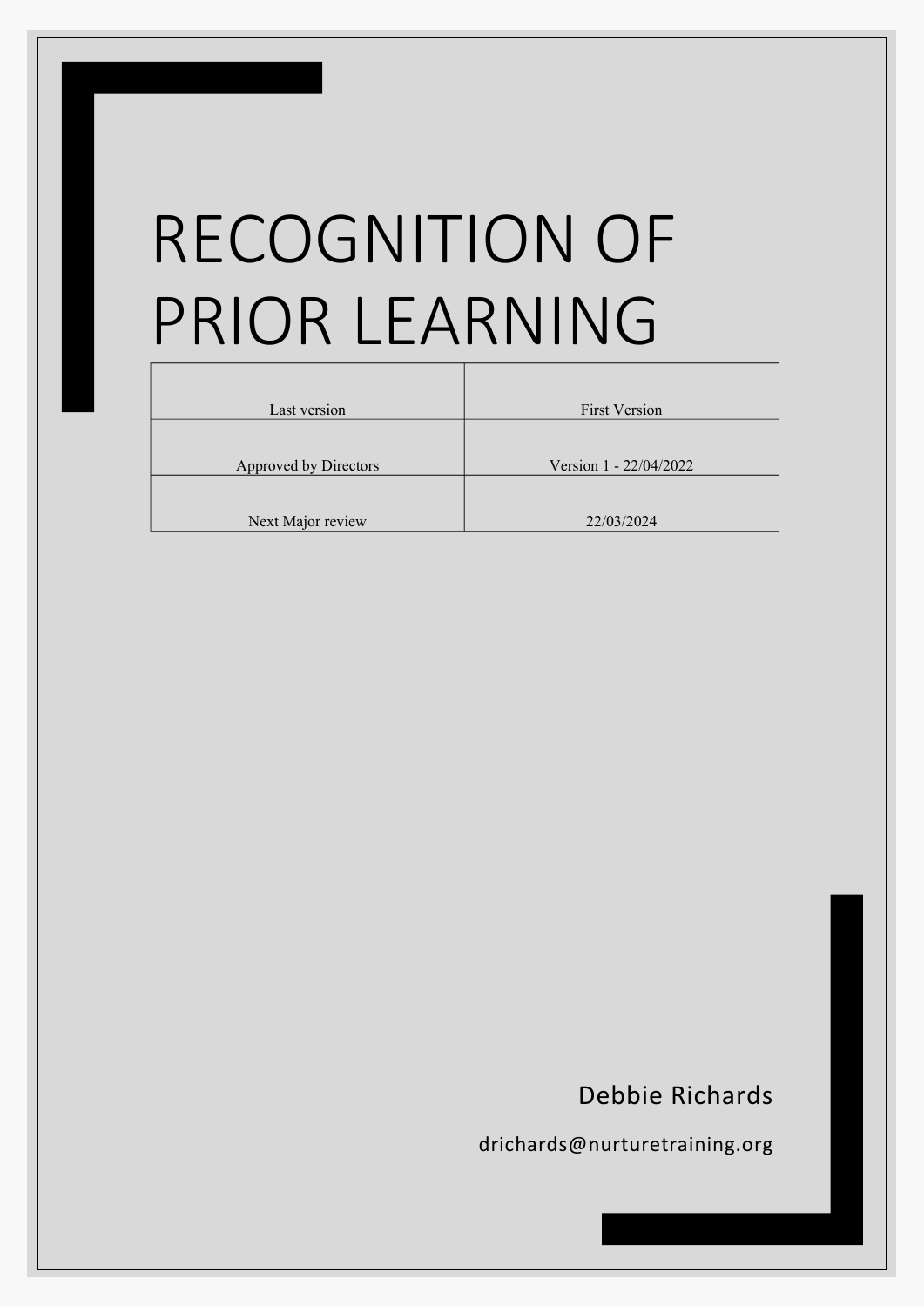# **Recognition of Prior Learning (RPL) Policy and Procedure**

The purpose of this document is to provide support, clarification, and guidance regarding recognition of a learner's previous achievements and/or qualifications.

The policy will support those who are directly involved with planning, advising, and delivering learning, by highlighting the different terms used for Recognised Prior Learning RPL and how the process of using RPL will support the assessment process and the learner to achieve their goals.

The main principles behind Recognised Prior Learning RPL is that an individual's prior achievements can be recognised and that a learner is not disadvantaged by unnecessarily having to repeat a course of learning or an assessment process as a result of failing to recognise this process.

*'Recognition of Prior Learning RPL is a method of assessment [leading to the award of credit] that considers whether learners can demonstrate that they can meet the assessment requirements for a unit through knowledge, understanding or skills they already possess and so not need to develop through a course of learning'* (Regulatory Arrangement for the Qualifications and Credit Framework)

#### **Acceptable evidence of RPL**

- $\triangleright$  Learners have successfully completed the assessment criteria for a whole or part of a unit within a qualification
- $\triangleright$  Learners have evidence of recent prior study which meets assessment criteria of the current programme of study being undertaken in full
- $\triangleright$  RPL must be included on the appropriate sampling plan as an assessment method as appropriate and subject to internal quality assurance

# **Circumstances when prior learning will not be recognised:**

- $\triangleright$  Learning that is similar to assessment criteria but which has been met at a level lower than the current programme of study being undertaken by the learner
- $\triangleright$  Prior learning that is more than one (1) year old
- $\triangleright$  Prior learning that has been referred by an assessor
- $\triangleright$  Prior learning that has not been assessed by an assessor

#### **Assessment of RPL Evidence**

RPL allows an individual to avoid unnecessary learning, meaning that they can present for summative assessment without repeating learning in areas where they will be able to show that they can meet the learning outcome(s).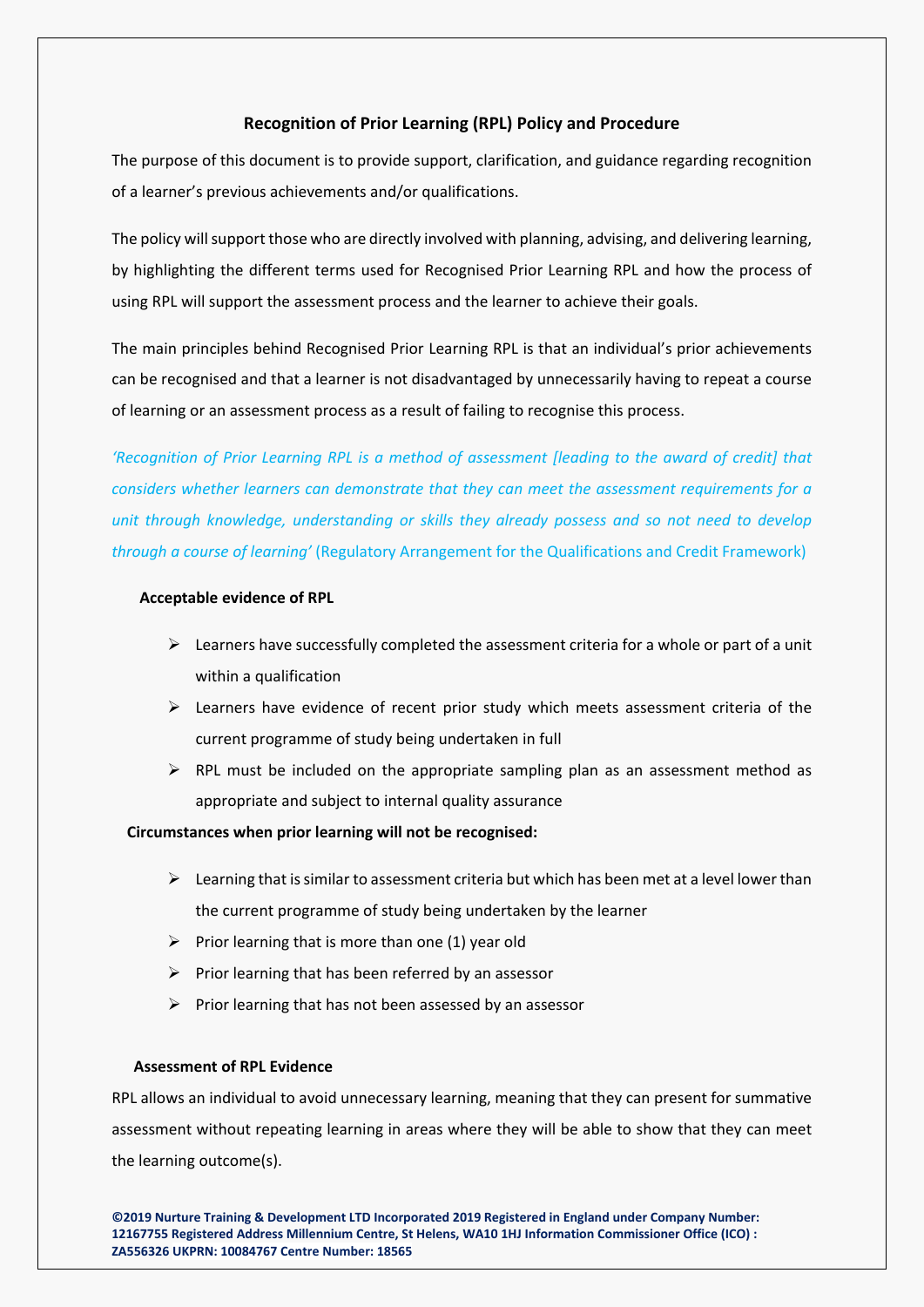Evidence obtained through RPL process must be assessed, to the same rigorous quality as evidence obtained through any other process. In no circumstances does RPL process mean that any required qualification summative assessments can be avoided, for example, mandatory exams, practical/theory tests or assignments. This is because the prescribed summative assessment is the process through which evidence, produced via any prior assessment method of through RPL process, is evaluated.

All prior learning that is submitted as evidence by a learner must be complemented by a professional discussion to make sure the learner's knowledge or the application of this knowledge meets the requirements of the assessment criteria.

The assessor receiving the learner's prior learning must be satisfied that the evidence provided meets the assessment criteria for which it has been submitted and where evidence from prior learning is weak, the receiving assessor must plan further work with the learner as appropriate. RPL assessment must be carried out by designated staff with relevant levels of expertise to meet the requirements of the assessment strategy/guidance for the qualification concerned.

It remains the role of assessors and quality assurance staff to ensure that learning outcomes are only deemed to have been met where evidence is:

# **Valid:**

Does the evidence genuinely demonstrate that the demands of the learning outcome have been met? For RPL, currency of evidence will be of particular concern. Does, for example, the evidence meet upto-date demands or is it representative of practice that has significantly changed?

#### **Authentic:**

This involves consideration of whether the evidence being examined is genuinely the work of the learner. For example, the evidence may have been produced by somebody else, or may be the result of the work of a team. In the latter case, this would be acceptable if the learning outcome was related to team / joint working, but not if it was being used as evidence of an activity which should have been carried out individually.

## **Sufficient:**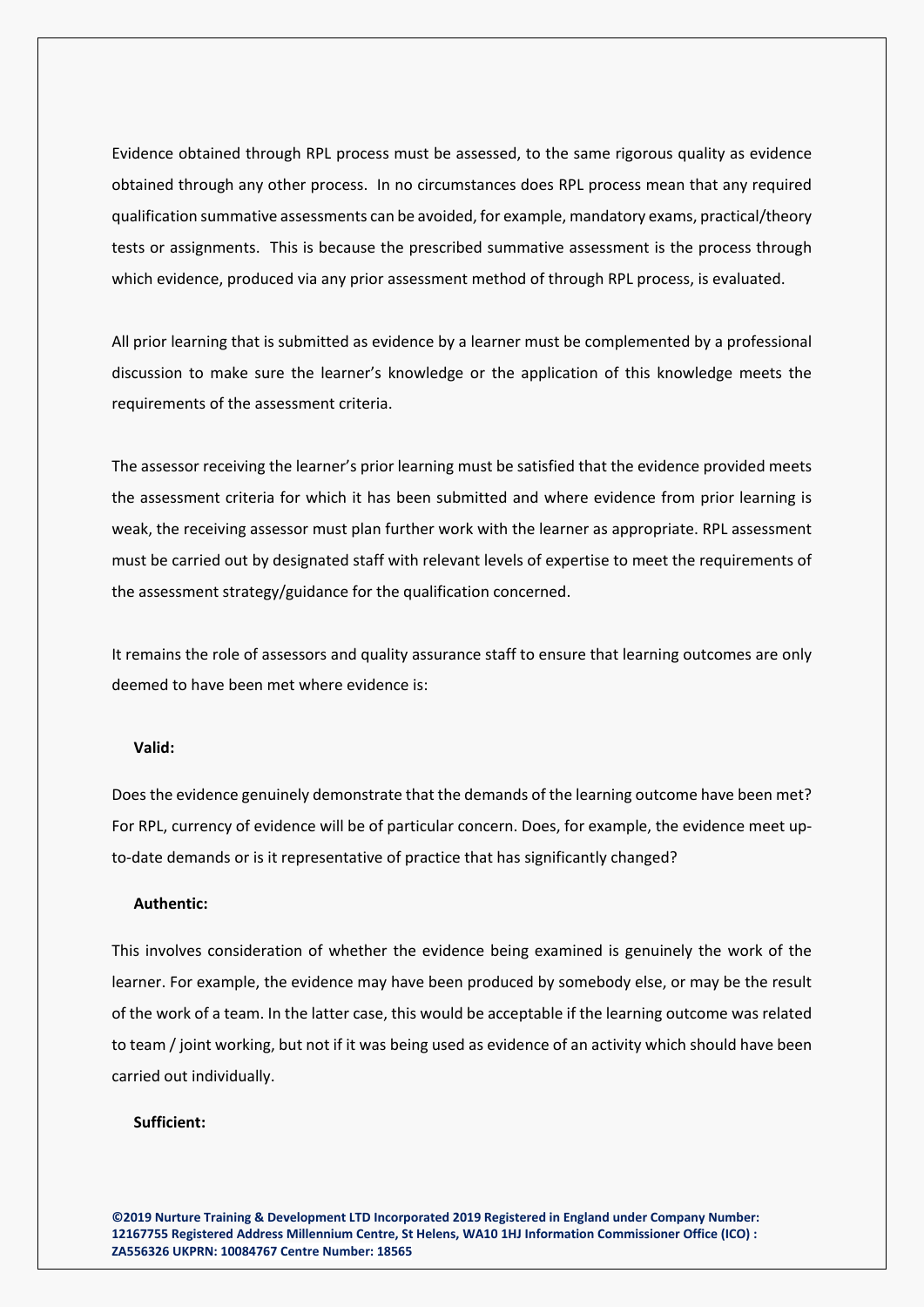There must be enough evidence to fully meet the requirements of the learning outcome, or learning outcomes being considered. If there is insufficient evidence to fully meet requirements, then evidence obtained through RPL must be complemented by additional evidence gained through other suitable assessment method(s) before requirements/outcomes can be said to have been met.

#### **Reliable:**

The evidence obtained through RPL should be such that an assessor would arrive at the same assessment decision, were the assessment to be repeated.

#### **Outcomes of RPL**

If individuals can produce relevant evidence, that meets learning outcome requirements then, recognition can be given for their existing knowledge, understanding or skills. If an individual can demonstrate that they meet all the learning outcomes and assessment criteria in a unit, then they can claim credit for that unit solely on the basis of their RPL achievement. If however, evidence from RPL is only sufficient to cover one or more learning outcomes, or to partly meet the need of a learning outcome, then additional assessment methods should be employed to generate sufficient evidence on which to base a safe assessment decision.

#### **RPL Process**

The methods of assessment used will be determined by the assessment strategy for the qualification being assessed and might, for example, include:

- $\triangleright$  examination of documents
- $\triangleright$  expert witness testimony
- $\triangleright$  reflective accounts
- $\triangleright$  professional discussion
- $\triangleright$  The RPL assessment should be carried out as an entire process. This means that the assessor and Internal Quality Assurer should:
- $\triangleright$  plan with the learner
- $\triangleright$  make a formal assessment decision
- $\triangleright$  feedback assessment decisions to the learner, confirming decision and giving guidance on the available options (particularly in situations where the decision has been not to award credit)
- $\triangleright$  maintain appropriate records

**©2019 Nurture Training & Development LTD Incorporated 2019 Registered in England under Company Number: 12167755 Registered Address Millennium Centre, St Helens, WA10 1HJ Information Commissioner Office (ICO) : ZA556326 UKPRN: 10084767 Centre Number: 18565**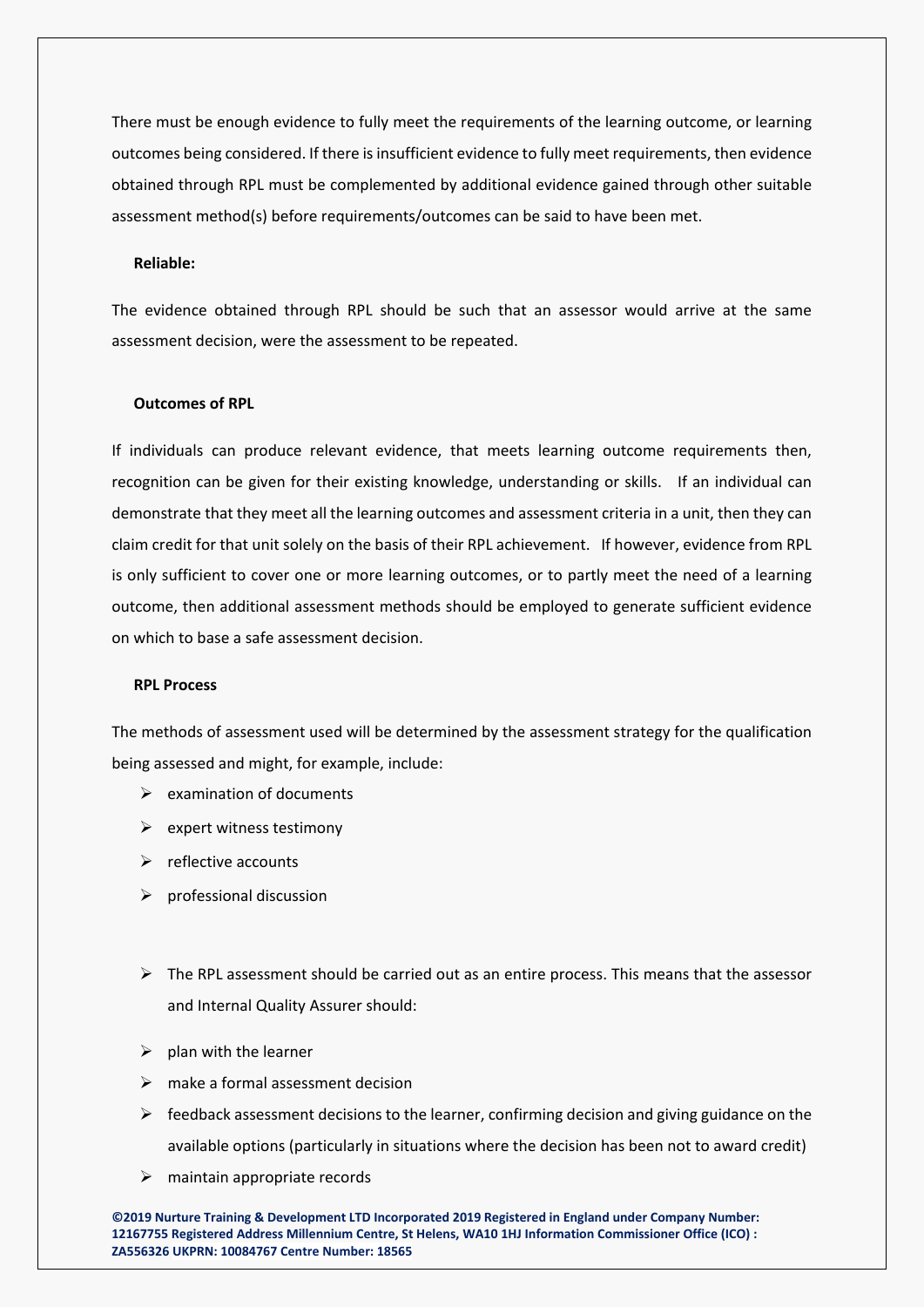- $\triangleright$  ensure that learners are aware of their right to access the appeals process should they feel the assessment decision was unfair
- $\triangleright$  ensure that certification and claims are made according to normal procedures
- $\triangleright$  ensure that the process is subject to the same quality assurance requirement as all other assessment methods.

#### **Checklist for RPL process**

| <b>RPL stage</b> | Learner                                | <b>Nurture Training and Development</b>               |  |  |
|------------------|----------------------------------------|-------------------------------------------------------|--|--|
| Recruitment      | <b>Course Application</b><br>➤         | Respond to any initial enquiry<br>➤                   |  |  |
| and induction    |                                        | Explain RPL Process including exemptions and<br>➤     |  |  |
|                  |                                        | credit transfer as appropriate                        |  |  |
|                  |                                        | ≻<br>Record<br>details<br>of<br>previous              |  |  |
|                  |                                        | achievements/experience on individual learning        |  |  |
|                  |                                        | plan                                                  |  |  |
|                  |                                        | Pass info to Internal Quality Assurer<br>➤            |  |  |
|                  |                                        |                                                       |  |  |
|                  |                                        |                                                       |  |  |
| Preparing<br>to  | ➤<br>With<br>guidance<br>provide       | Provide guidance to the learner<br>➤                  |  |  |
| submit claim     | evidence of achievement in a           | Identify and agree an action<br>plan<br>➤<br>and      |  |  |
|                  | portfolio, for example this may        | assessment strategy with the learner                  |  |  |
|                  | be paper based, electronic,            | Map achievement and identify gaps<br>➤                |  |  |
|                  | video recorded evidence, etc           |                                                       |  |  |
|                  | Agree to action plan if further<br>➤   |                                                       |  |  |
|                  | evidence                               |                                                       |  |  |
|                  | gathering/assessment                   | is                                                    |  |  |
|                  | required                               |                                                       |  |  |
| Assessing claim  | Review action and assessment<br>➤      | Assess the evidence and check authenticity<br>➤       |  |  |
|                  | plan                                   | Grade where relevant<br>≻                             |  |  |
|                  | Provide<br>evidence<br>⋗<br>new        | Provide learner with regular feedback<br>if<br>➤      |  |  |
|                  | required                               | Arrange additional learning as required<br>➤          |  |  |
|                  | ➤<br>Acknowledge<br>additional         | Arrange internal quality assurance / moderation/<br>➤ |  |  |
|                  | learning                               | standardisation                                       |  |  |
|                  | Submit<br>final<br>evidence<br>⋗<br>as |                                                       |  |  |
|                  | agreed                                 |                                                       |  |  |
|                  |                                        |                                                       |  |  |

**©2019 Nurture Training & Development LTD Incorporated 2019 Registered in England under Company Number: 12167755 Registered Address Millennium Centre, St Helens, WA10 1HJ Information Commissioner Office (ICO) : ZA556326 UKPRN: 10084767 Centre Number: 18565**